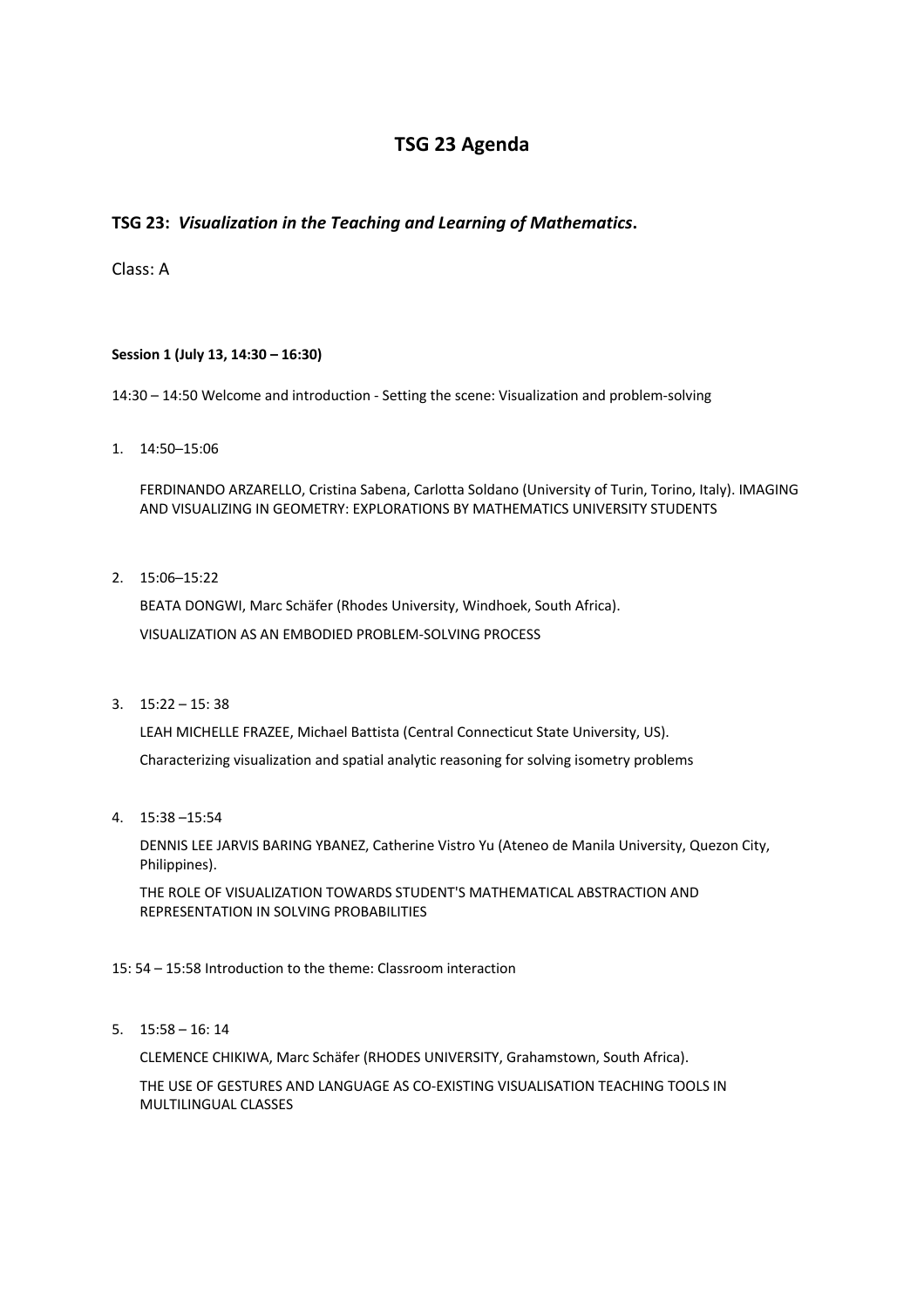6.  $16:14 - 16:30$ 

MAREI FETZER (Goethe-University, Frankfurt, Germany). On objects and visualizations – An interactionistic perspective

## **Session 2 (July 13, 19:30 – 21:00)**

19:30 -19:33 Link with previous session and introducing the new session: Visualization and teaching

7. 19:33 – 19:49

HUI-YU HSU (National Tsing Hua University, Hsinchu City, Taiwan). HOW TEACHERS SCAFFOLD STUDENTS IN VISUALIZING DIAGRAM FOR UNDERSTANDING GEOMETRIC PROBLEM SOLVING

 $8. 19:49 - 20:05$ 

VIMOLAN MUDALY (University of KwaZulu-Natal, Durban, ZA, South Africa). Preservice and Inservice teachers' mathematics visualization skills

9. 20:05 – 20:16

HIROTSHI FURUTSU, Yukiko Ishii, Hisashi Kato, Yusuke Washio, Noriko Hirata-Kohno (Nihon University, Japan).

DYNAMIC VISUAL INSTRUCTIONS BY GEOGEBRA FOR INTRODUCING TAKADA'S THEOREM ON PENTAGONS

10. 20:16 – 20: 27

WEI WANG, Xue Huang (Northeast Yucai School, Shenyang, China).

HIGH SCHOOL MATHEMATICS INQUIRY TEACHING BASED ON GEOGEBRA VISUALIZATION ENVIRONMENT

20:27 – 20:28 Introduction to the theme: Different kinds of representations, different technologies

11. 20:28 – 20:44

JILL A. COCHRAN (Berry College, Rome, US).

The Development of 3D Representations Using Physical Manipulatives, Technology-Aided Design and 2D Drawings

12. 20:44 – 21:00

ELENA NAFTALIEV (Achva Academic College, Israel). The Social Construction of Knowledge in a New Pedagogical Setting: the Same Activity Presented as Three Different Interactive Diagrams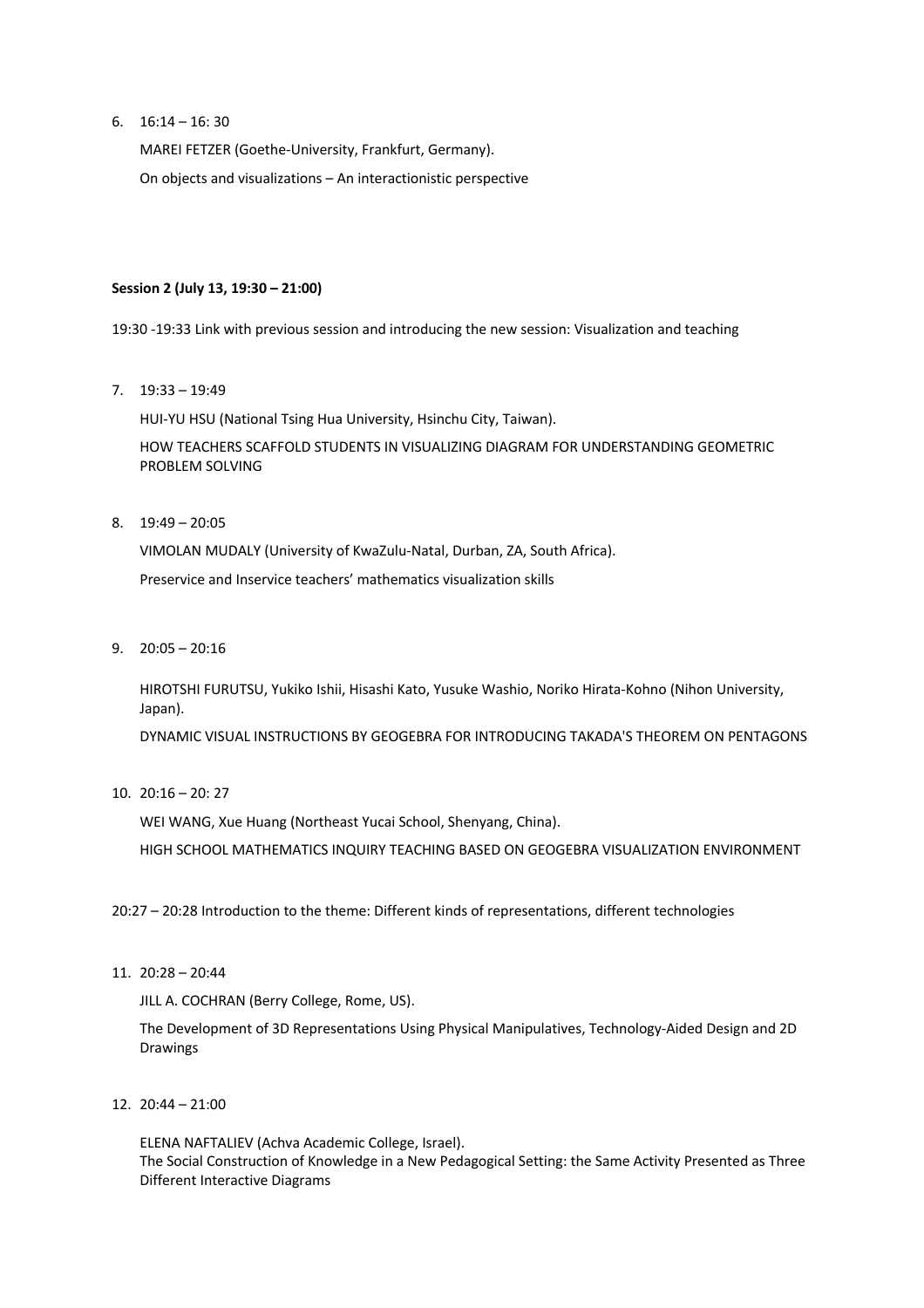#### **Session 3 (July 14, 19:30 – 21:00)**

19:30 -19:35 Emerging themes from previous session and prompt for discussion

- 19:35 19:58 Discussion
- 19:58 19:59 Introduction to the theme: Diagrams and mathematics visualization

### 13. 19:59 – 20:15

FRANCESCO BECCUTI (University of Turin, Italy).

Visualization as vision, imagination and intuition: reflections on graduate students struggling with a visual conjecturing problem

14. 20:15 – 20:26

MARTIN FLASHMAN (Humboldt State University, US).

MAPPING DIAGRAMS: FUNCTION VISUALIZATION OF REAL AND COMPLEX ANALYSIS AND MATRIX ALGEBRA

15. 20:26 – 20:37

ANTTI RASILA (Guangdong Technion Israel Institute of Technology, Shantou, China). Interactive visualizations of topics in engineering mathematics

- 20:37 20:38 Introduction to the theme: Math, visualization and other disciplines
- 16. 20:38 20:49

LIORA NUTOV (Gordon Academic College of Education, Haifa, Israel). CONCEPT IMAGES OF INFINITY IN PRE-SERVICE TEACHERS ARTWORKS

17. 20:49 – 21:00

YAN LI, Pan Liu, Xinyu Liu (East China Normal University, Shanghai, China).

RESEARCH ON VISUALIZATION IN MATHEMATICS LEARNING BASED ON MATHEMATICAL DRAMA PERFORMANCE OR BY VIDEO

### **Session 4 (July 17, 21:30 – 23)**

21:30 – 21:33 Link with previous session and introduction to the theme: Visualization and (latest) technologies

18. 21:33 – 21:49

GIULIA BINI, Ornella Robutti (University of Turin, Italy). SOME LIKE IT SOCIAL: LOOKING INTO THE INTERPLAY BETWEEN MATH AND INTERNET MEMES

19. 21:49 – 22:05

DANIELA GOETZE (University of Siegen, Germany).